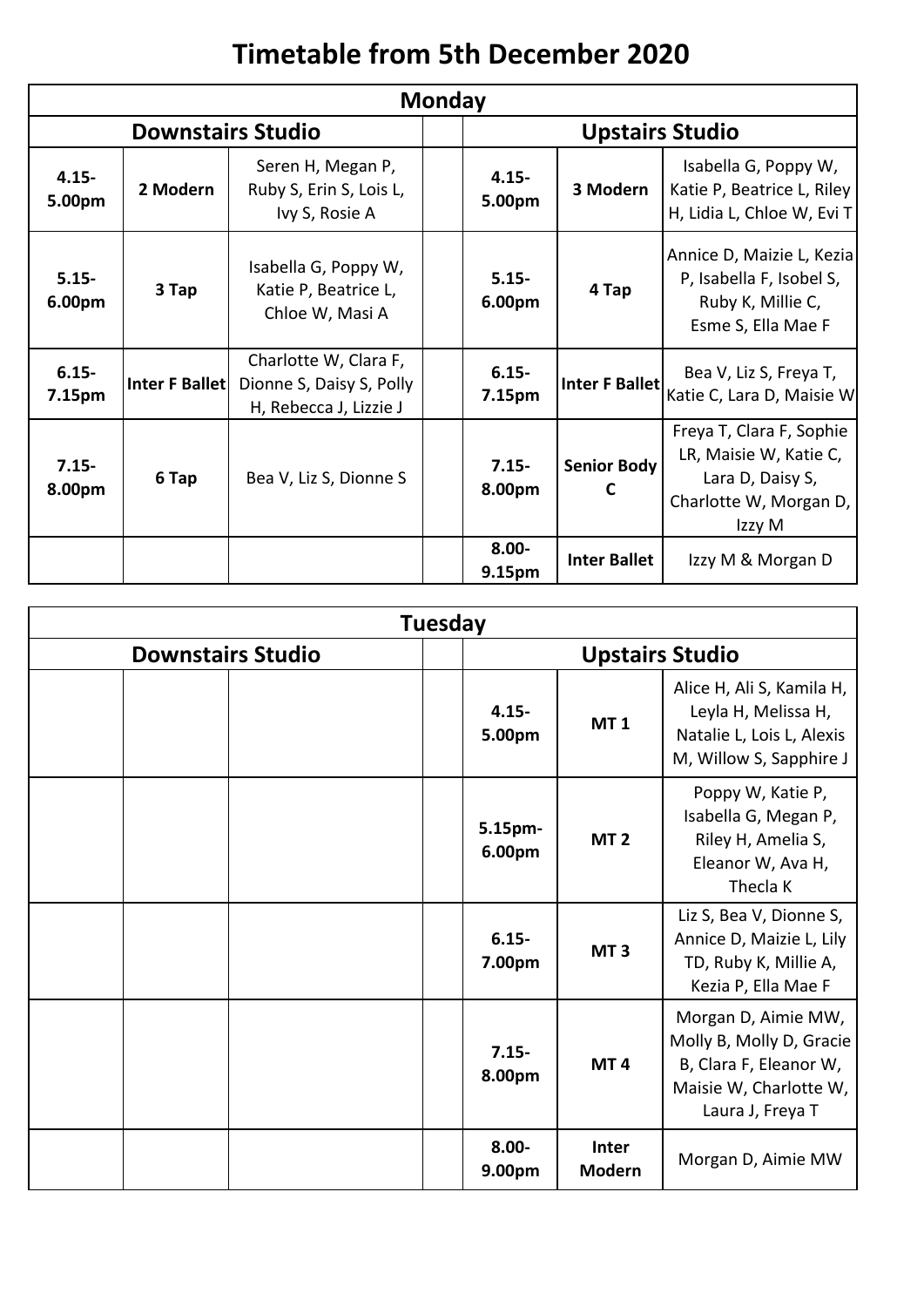## **Timetable from 5th December 2020**

| Wednesday                |          |                                                                                  |                        |                    |                         |                                                                                                        |
|--------------------------|----------|----------------------------------------------------------------------------------|------------------------|--------------------|-------------------------|--------------------------------------------------------------------------------------------------------|
| <b>Downstairs Studio</b> |          |                                                                                  | <b>Upstairs Studio</b> |                    |                         |                                                                                                        |
| $4.15 -$<br>5.00pm       | 2 Modern | Daisy H, Ali S, Lena C,<br>Thea S, Alice H                                       |                        | $4.15 -$<br>5.00pm | <b>Junior Body</b><br>C | Sophie M, Ruby K, Esme<br>S, Evi T, Poppy W, Katie<br>P, Isabella G, Flora R,<br>Sophia W, Beatrice L, |
| $5.15 -$<br>6.00pm       | 3 Ballet | Poppy W, Katie P,<br>Isabella G, Beatrice L,<br>Sophia W, Ella Mae F,<br>Esme S, |                        | $5.15 -$<br>6.00pm | 4 Ballet                | Annice D, Maizie L, Kezia<br>P, Isabella F, Isobel S,<br>Sophie M, Ruby K,<br>Sophie LR, Rosa C        |
| $6.15 -$<br>7.00pm       | 6 Tap    | Clara F, Freya T, Daisy S,<br>Poppy L, Charlotte W                               |                        | $6.15 -$<br>7.00pm | <b>Inter Body C</b>     | Bea V, Liz S, Dionne S,<br>Annice D, Maizie L,<br>Isabella F, Isobel S, Rosa<br>C, Ella Mae F, Kezia P |
| $7.00 -$<br>8.00pm       | 6 Modern | Dionne S, Clara F, Daisy<br>S, Poppy L                                           |                        | $7.00 -$<br>8.00pm | 6 Modern                | Liz S, Bea V, Freya T,<br>Maisie W, Katie C,<br>Charlotte W,                                           |
|                          |          |                                                                                  |                        | $8.00 -$<br>9.15pm | <b>Inter Ballet</b>     | Izzy M & Morgan D                                                                                      |

| <b>Thursday</b>          |               |                                                                                  |  |                                |                |                                                                                                 |
|--------------------------|---------------|----------------------------------------------------------------------------------|--|--------------------------------|----------------|-------------------------------------------------------------------------------------------------|
| <b>Downstairs Studio</b> |               |                                                                                  |  | <b>Upstairs Studio</b>         |                |                                                                                                 |
| $4.15 -$<br>5.00pm       | 2 Ballet      | Poppy W, Lidia L, Grace<br>M, Chloe W, Masi A                                    |  | $4.15 -$<br>5.00pm             | 4 Modern       | Isabella F, Isobel, Sophie<br>M, Sophia W, Esme S,<br>Rosa C                                    |
| $5.15 -$<br>6.00pm       | 3 Ballet      | Katie P, Isabella G,<br>Beatrice L, Sophia W,<br>Ella Mae F, Esme S, Lidia<br>L, |  | $5.15 -$<br>6.00pm             | 4 Ballet       | Annice D, Maizie L, Kezia<br>P, Isabella F, Isobel S,<br>Sophie M, Ruby K,<br>Sophie LR, Rosa C |
| $6.15 -$<br>7.00pm       | 5 Modern      | Annice D, Maizie L, Kezia<br>P, Ruby K, Ella Mae F,<br>Millie C                  |  | $6.15 -$<br>7.15 <sub>pm</sub> | Inter F Ballet | Liz S, Bea V, Freya T,<br>Maisie W, Katie C, Lara<br>D, Clara F, Dionne S,<br>Charlotte W       |
| $7.15 -$<br>7.45pm       | <b>Pointe</b> | Clara F, Maisie W,<br>Charlotte W                                                |  | $7.15 -$<br>7.45pm             | <b>Pointe</b>  | Liz S, Bea V, Dionne S,<br>Freya T, Katie C, Lara D,                                            |
| $7.45 -$<br>8.30pm       | Inter tap     | Katie C, Lara D                                                                  |  | $7.45 -$<br>8.45pm             | Inter tap      | Maisie W, Aimie MW,<br>Izzy M                                                                   |